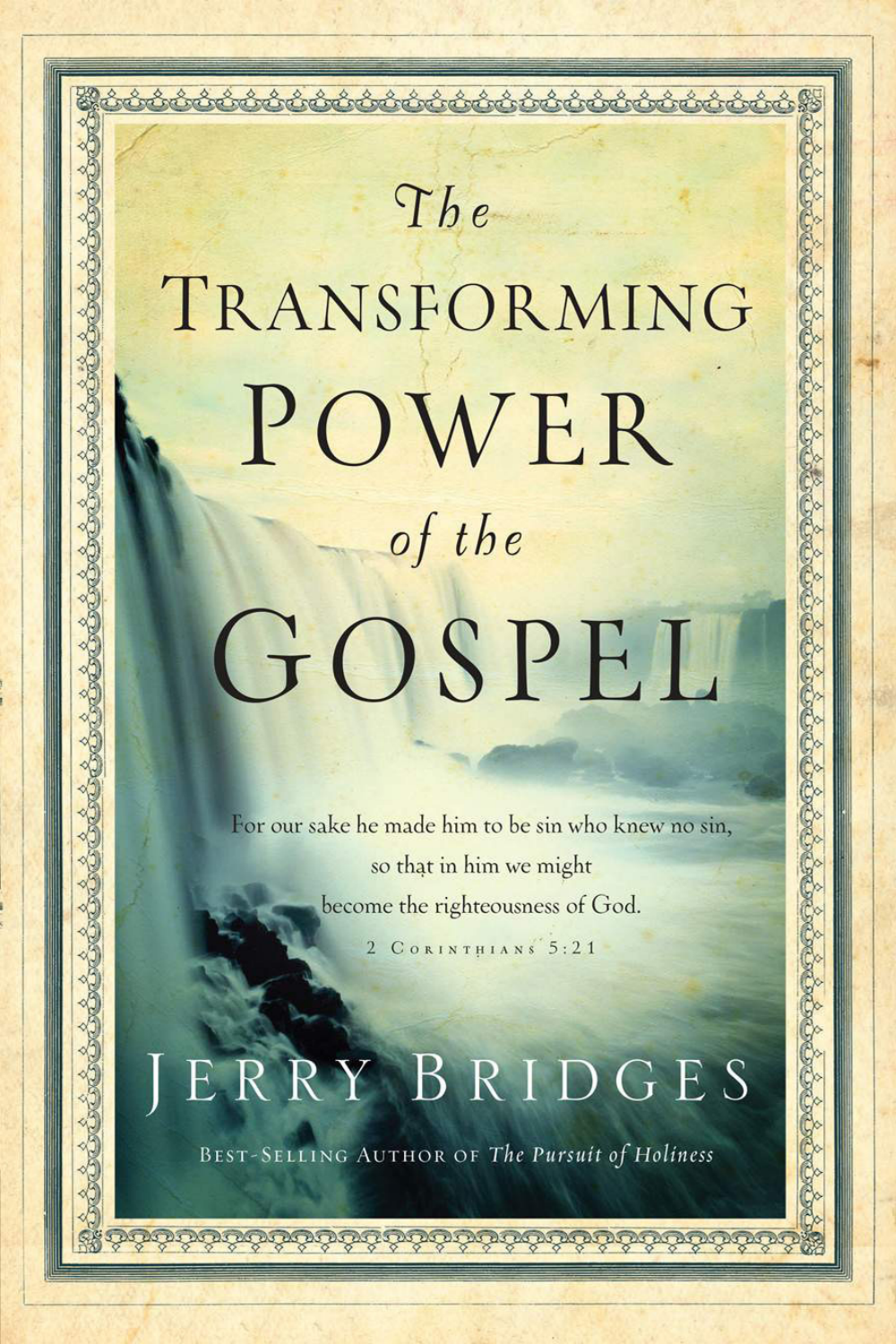"In this book, Jerry Bridges does what he does best: teaches us how to think rightly about holiness and spiritual formation. He starts and ends with the gospel so that through it we learn of both our need for holiness and the way by which we are conformed to the image of Christ. As always, Jerry takes this foundation of right thinking to application, clearly laying out how we are to go about living holy lives. Because of his sincere devotion to the study of Scripture and holy living, there is no one today more trustworthy to read on this subject than Jerry."

> —REVEREND WILLIAM VOGLER, pastor, Grace Evangelical Presbyterian Church, Lawrence, Kansas; moderator of the 27th General Assembly of the Evangelical Presbyterian Church

"Jerry Bridges has marvelously, attractively, and clearly communicated in this informative and inspirational treatise that God's saving grace in Christ invites us to come just as we are. This book should be not only read and absorbed personally but also used to share with others as an excellent instrument of life-changing disciple-making."

> —HARRY L. REEDER, III, pastor and teacher, Briarwood Presbyterian Church, Birmingham, Alabama

"Jerry Bridges tells us what we must never forget: God's ultimate purpose for His people is to conform them to the image of His Son. Combining his characteristic brevity and lucidity, Bridges reminds us why it matters and how it is accomplished."

—ALISTAIR BEGG, pastor, Parkside Church, Chagrin Falls, Ohio

"If you cut Jerry Bridges, he bleeds Bible. In a day when there is so much confusion about grace, Jerry shows how a true understanding of grace is the only sure foundation for spiritual transformation. This book is essential reading for those who want to know how to pursue holiness and live by grace without resorting to legalistic self-effort. As a pastor, this is the book I want my people to read in order to get a biblical view of how to grow in holiness and joy."

> —REVEREND MARK BATES, senior pastor, Village Seven Presbyterian Church, Colorado Springs, Colorado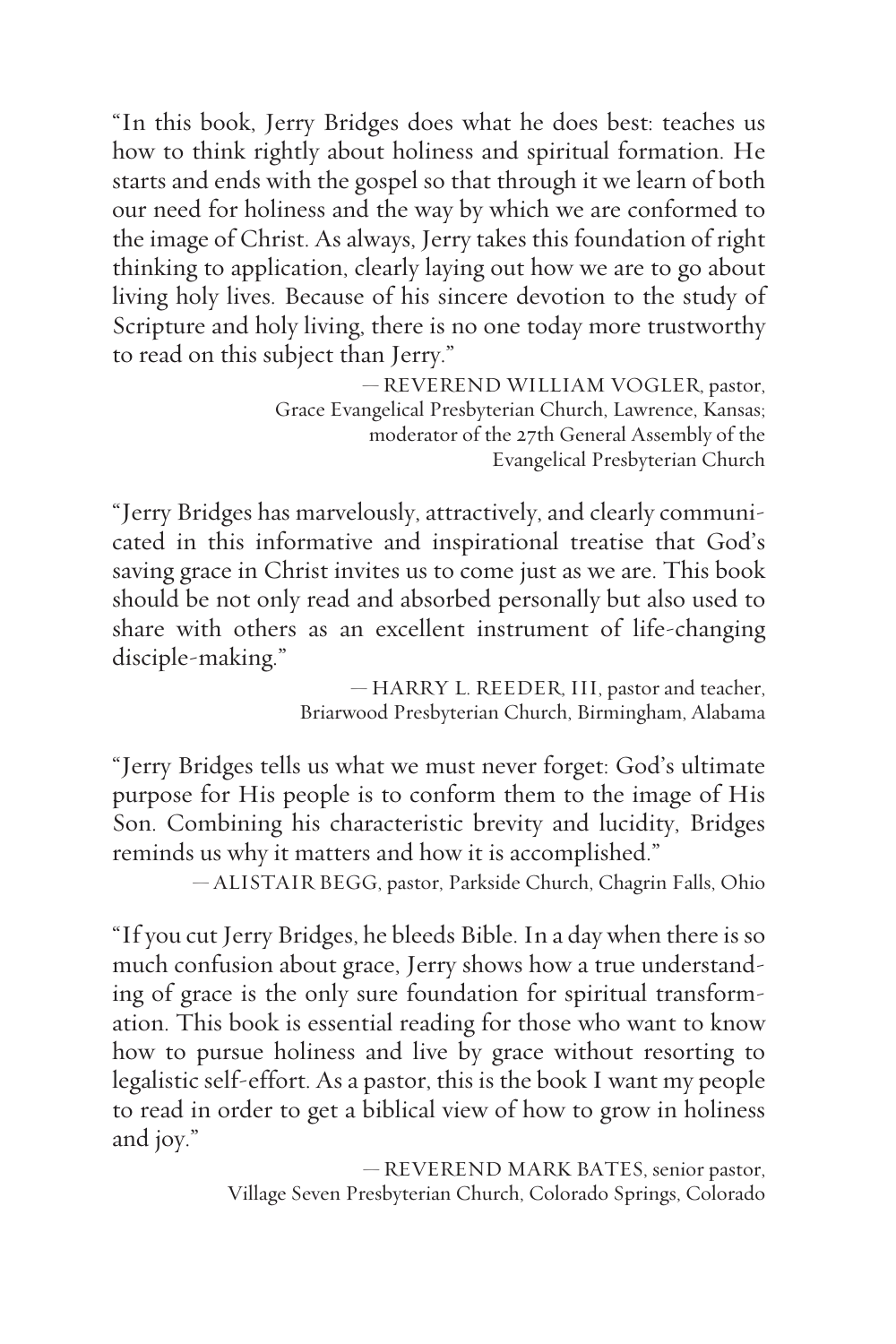"Jerry Bridges gets the gospel. He knows how it transforms unbeliever and believer alike, and his life mission is to ensure that we know it as well. This book is Bridges' latest installment exalting in a gospel that is both glorious and profoundly functional for everyday life. I'm grateful he's given us this gift, and I'm eager to pass it on to friends and family to encourage them."

> —DAVE HARVEY, author of *Rescuing Ambition*; Church Planting & Church Care, Sovereign Grace Ministries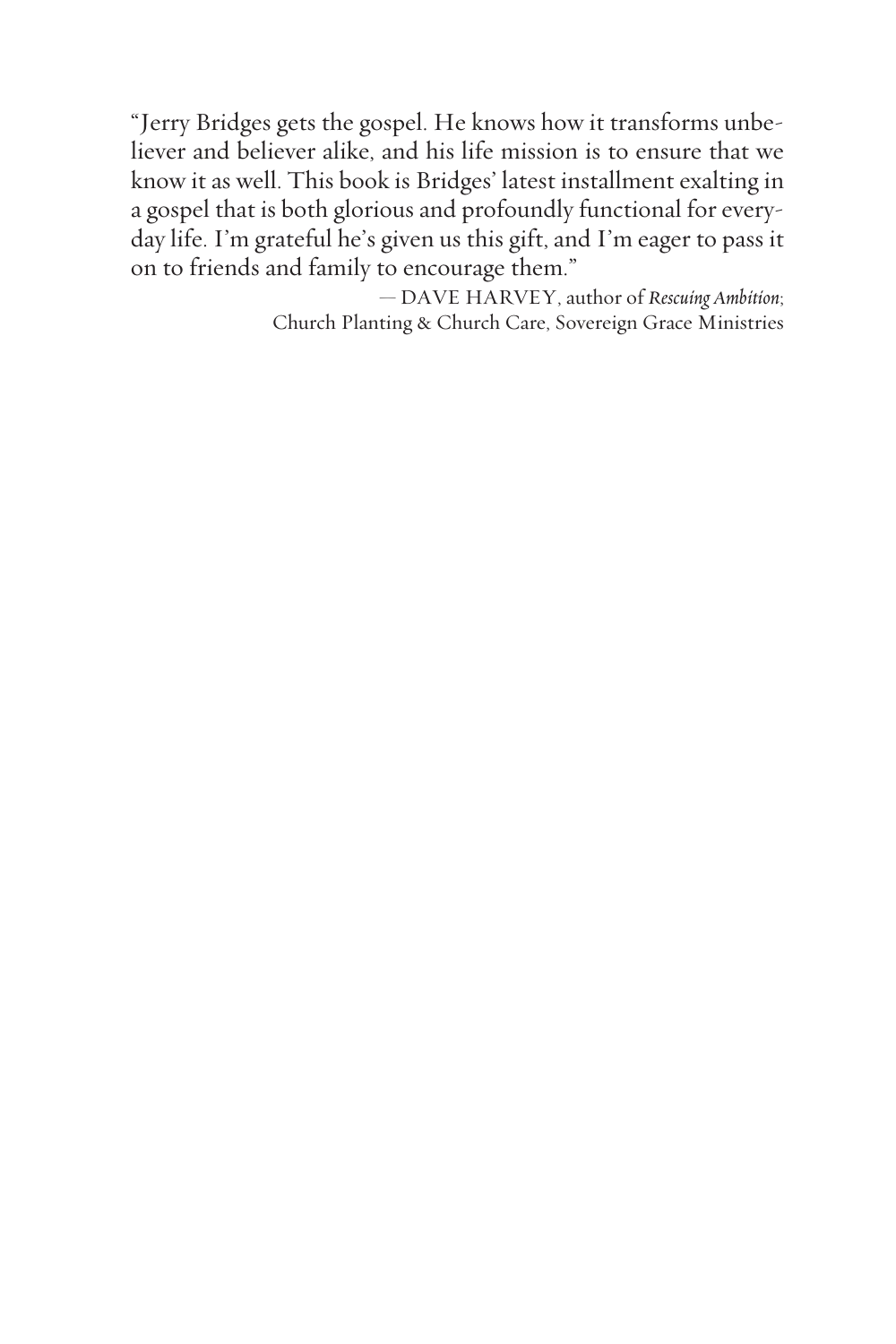#### *The*

# P OWER *of the* G OSPEL TRANSFORMING

For our sake he made him to be sin who knew no sin, so that in him we might become the righteousness of God.

2 Corinthians 5:21

### JERRY BRIDGES

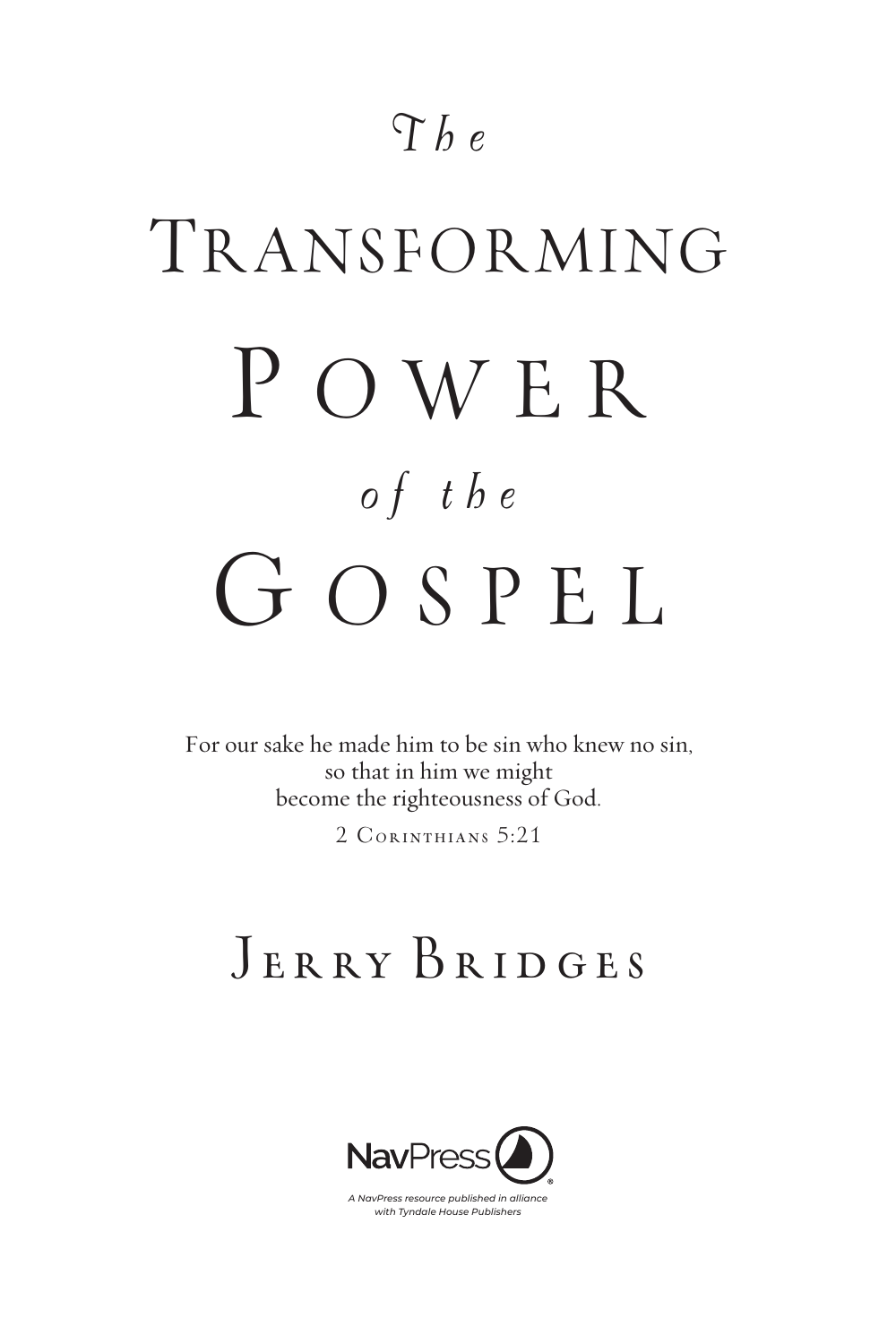

NavPress is the publishing ministry of The Navigators, an international Christian organization and leader in personal spiritual development. NavPress is committed to helping people grow spiritually and enjoy lives of meaning and hope through personal and group resources that are biblically rooted, culturally relevant, and highly practical.

**For more information, visit NavPress.com.** 

#### *The Transforming Power of the Gospel*

Copyright © 2012 by Jerry Bridges. All rights reserved.

A NavPress resource published in alliance with Tyndale House Publishers

*NavPress* and the NavPress logo are registered trademarks of NavPress, The Navigators, Colorado Springs, CO. *Tyndale* is a registered trademark of Tyndale House Ministries. Absence of ® in connection with marks of NavPress or other parties does not indicate an absence of registration of those marks.

Cover design copyright © studiogearbox. All rights reserved. Cover images copyright © Nat Photos/Getty. All rights reserved.

Some of the anecdotal illustrations in this book are true to life and are included with the permission of the persons involved. All other illustrations are composites of real situations, and any resemblance to people living or dead is purely coincidental.

Unless otherwise indicated, all Scripture quotations are from The ESV® Bible (The Holy Bible, English Standard Version®), copyright © 2001 by Crossway, a publishing ministry of Good News Publishers. Used by permission. All rights reserved. Scripture quotations marked NIV are taken from the Holy Bible, *New International Version*, ® *NIV*. ® Copyright © 1973, 1978, 1984, 2011 by Biblica, Inc.® Used by permission. All rights reserved worldwide. Scripture quotations marked NASB are taken from the (NASB®) New American Standard Bible,® copyright © 1960, 1971, 1977, 1995, 2020 by The Lockman Foundation. Used by permission. All rights reserved. www. lockman.org. Scripture quotations marked KJV are taken from the Holy Bible, King James Version.

Bridges, Jerry. The transforming power of the Gospel / Jerry Bridges. p. cm. Includes bibliographical references (p. ). ISBN 978-1-61747-922-9 1. Sanctification—Christianity. 2. Christian life. I. Title. BT765.B8 2012 234'.8—dc23

2011034259

ISBN 978-1-61747-922-9 Hardcover ISBN 978-1-64158-657-3 Softcover

Printed in the United States of America

28 27 26 25 24 23 22 7 6 5 4 3 2 1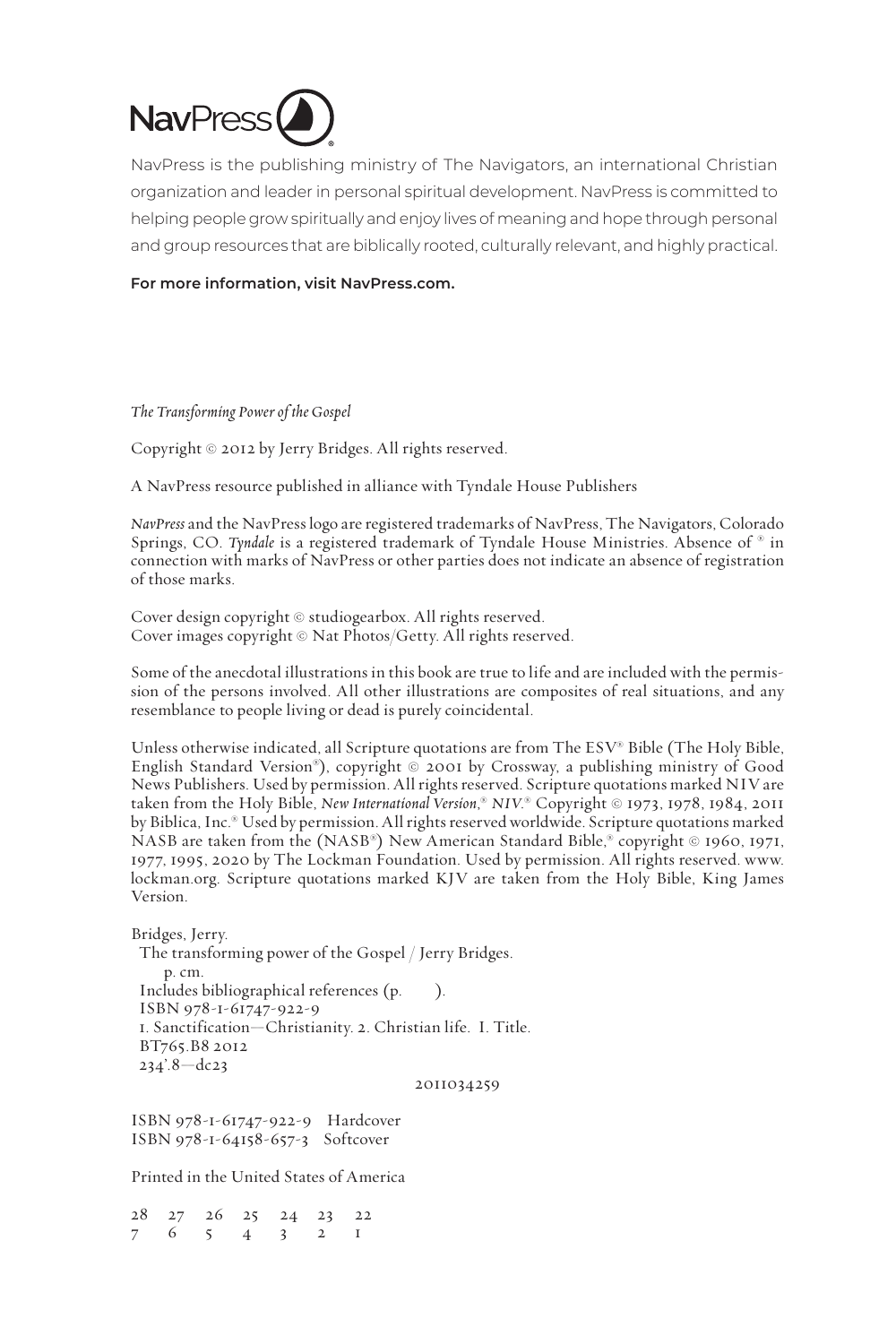### **Contents**

[Preface](#page-7-0) **9**

Chapter One: *[Too Soon Old, Too Late Smart](#page-9-0)* **11**

> Chapter Two: *The Holiness of God* **19**

Chapter Three: *The Sinfulness of Our Sin* **29**

> Chapter Four: *The Great Exchange* **41**

Chapter Five: *A Daily Embracing of the Gospel* **53**

Chapter Six: *The Motivation of the Gospel* **65**

Chapter Seven: *Understanding God's Grace* **77**

Chapter Eight: *The Transforming Work of the Holy Spirit* **89**

> Chapter Nine: *Dependent Responsibility* **105**

Chapter Ten: *Instruments of Grace* **119**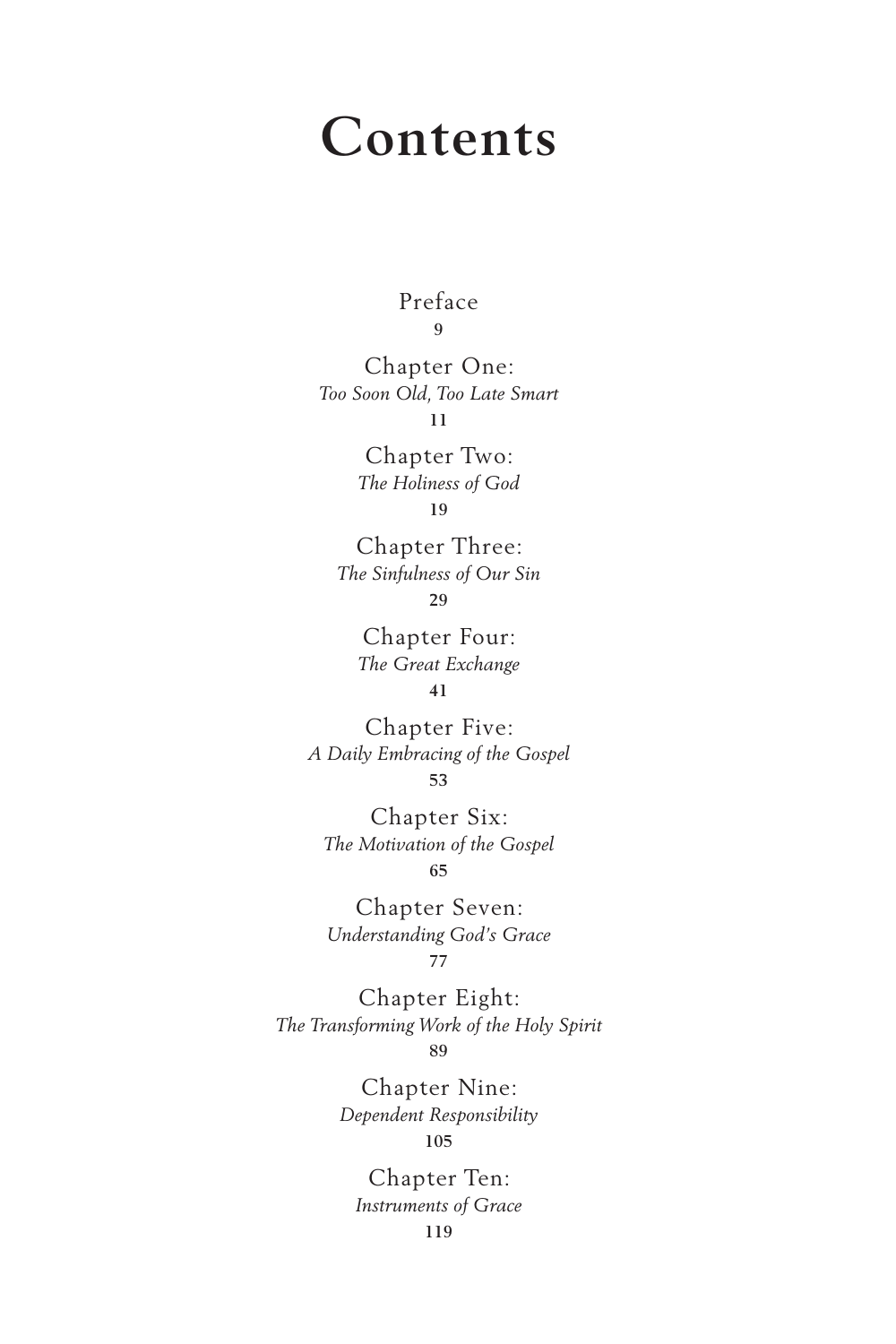Chapter Eleven: *The Word of God and Prayer* **131**

Chapter Twelve: *The Grace of Adversity* **145**

Chapter Thirteen: *Transformed into His Image* **157**

Chapter Fourteen: *Already, Not Yet!* **173**

> Notes **183**

About the Author **187**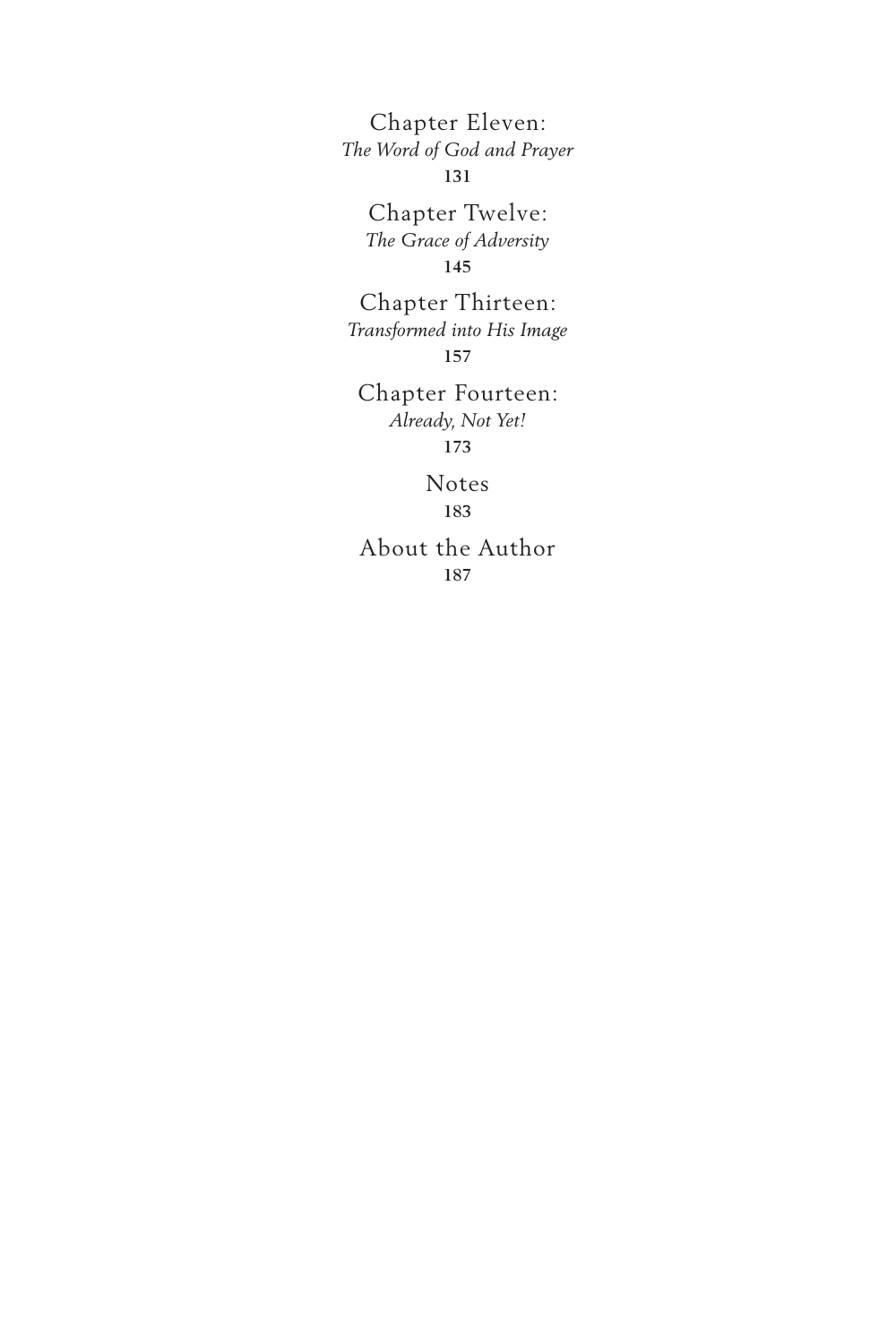## <span id="page-7-0"></span>Preface

Spiritual transformation is the process through which we grow more and more into the likeness of Christ. Since 1951, when I first came in contact with The Navigators ministry, I have sought to understand and live out the principles of that process. I have by no means "arrived," either in understanding or application, but I have learned a lot and hopefully have grown some over these sixty years.

Early in the 1970s, God opened opportunities to teach informally what I was learning, first with The Navigators and later to a wider audience in the United States. Then I was invited to teach at several seminaries and Christian colleges. These opportunities required a more disciplined approach to what I was teaching, and I eventually developed a curriculum of twenty to twenty-five lectures, depending on the requirements of the school. In order to reach a wider audience, I condensed that material into ten lectures to be given during a two-day seminar. This book is essentially that seminar in written form.

I do not submit this book as a comprehensive work on spiritual transformation. For one thing, it does not include all that I have written in other books such as *The Pursuit of Holiness* or *Transforming Grace*. And there are other contemporary writers who have approached this subject from different angles and have much to say to us.

Why then this book? The answer is to teach what I have learned more deeply in the last twenty-five years about the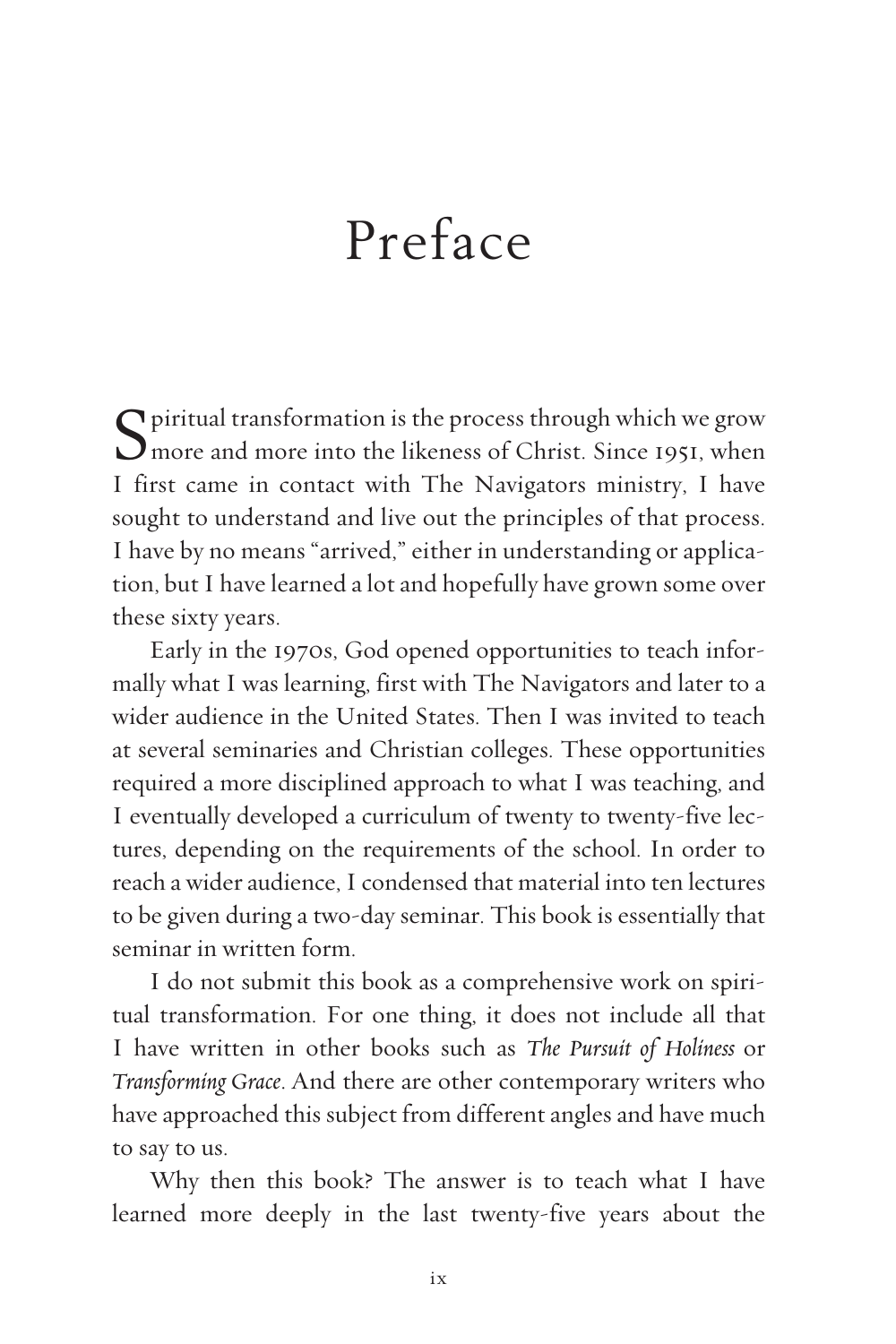importance of the gospel in our transformation and the vital necessity of the work of the Holy Spirit in the process.

I gladly acknowledge that I stand on the shoulders (though somewhat precariously) of some of the great giants of the faith of previous centuries. That is why you will find numerous quotations from them. I hope their words, in addition to the many Scriptures cited, will give you confidence that what I have written is not new and novel but is essentially the teaching of Scripture and is consistent with the teachings of these respected men of the last four centuries.

I want to acknowledge with gratitude the help of several people. First is my wife, Jane, who patiently endured many occasions of frustration as I struggled to put into concise words the thoughts in my head. Then Don Simpson, a personal friend and senior editor at NavPress, who has worked with me chapter by chapter as the book was being written with both helpful suggestions and the encouragement I so often needed.

Connie Trautman, my part-time administrative assistant, typed and retyped my handwritten copy into digital format on the computer. Bob Bevington, Chris Thifault, and the Reverend Bill Vogler read the initial draft of the manuscript and offered helpful suggestions. Bob also wrote the discussion questions at the end of each chapter. Finally, but by no means least in importance, a number of friends prayed for me during the months of the writing process.

Most of all, I thank God the Father who, by His grace and through the Lord Jesus Christ and with the help of the Holy Spirit, gave me the privilege of writing this book. To the triune God be all the glory for any usefulness this book may have among God's people.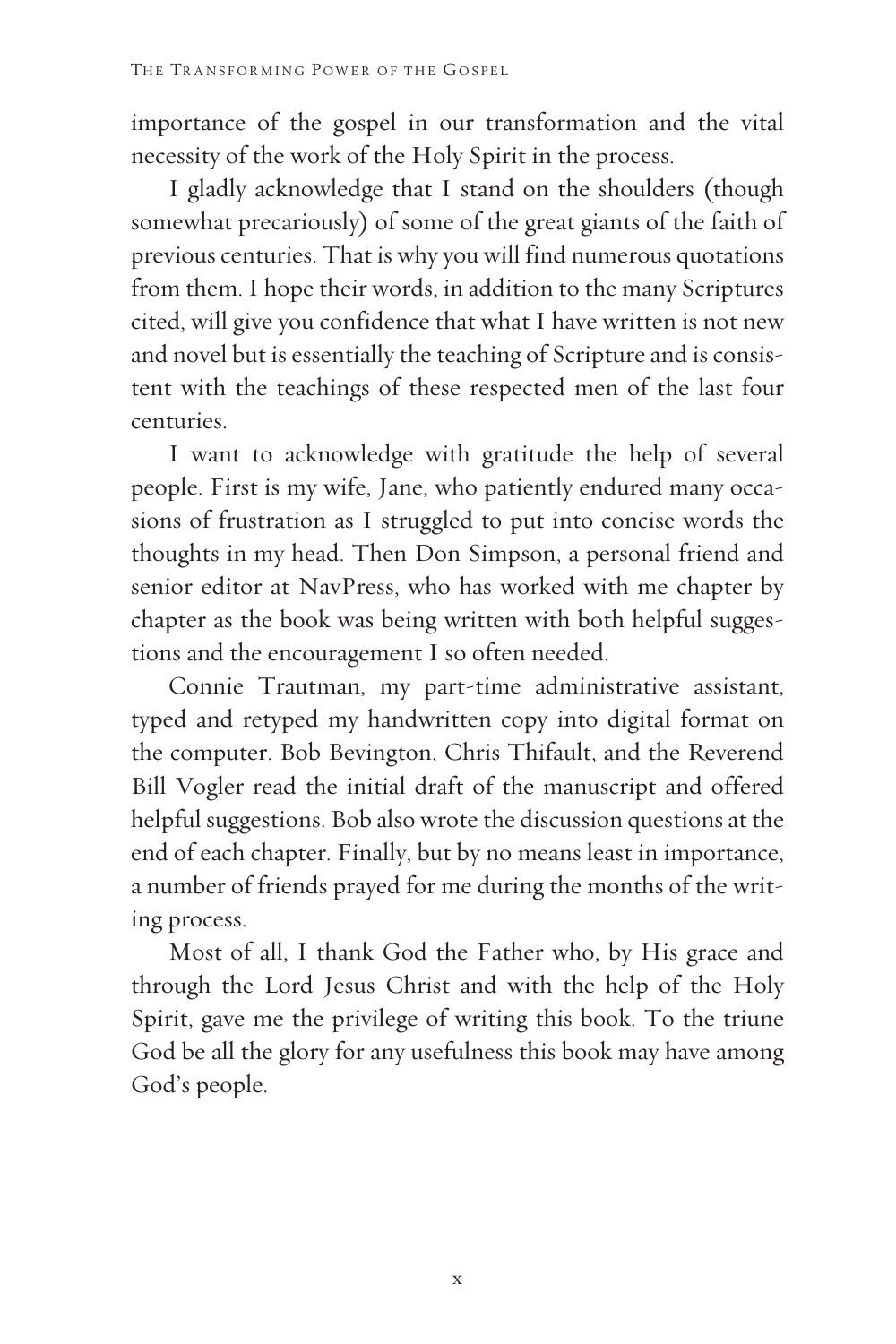## <span id="page-9-0"></span>Too Soon Old, Too Late Smart

*Not that I have already obtained this or am already perfect, but I press on to make it my own, because Christ Jesus has made me his own. Brothers, I do not consider that I have made it my own. But one thing I do: forgetting what lies behind and straining forward to what lies ahead, I press on toward the goal for the prize of the upward call of God in Christ Jesus.*

PHILIPPIANS 3:12-14

 $\bigcap$  od has predestined all believers to be conformed to the image  $\mathbf J$  of His Son (see Romans 8:29). The process toward that goal is called by various names such as sanctification, growth in grace, or transformation (see 1 Thessalonians 5:23-24; 2 Peter 3:18; 2 Corinthians 3:18). This process of transformation into the image of Christ begins at our new birth (see John 3:3-5) and continues until we die and enter into the presence of the Lord. At that time, according to Hebrews 12:23, our spirits will be made perfect. The transformation process will be completed.

Not only has God predestined us to be transformed into the image of His Son, He has commanded us to be transformed. Through the apostle Paul, God said, "Do not be conformed to this world, but be transformed by the renewal of your mind"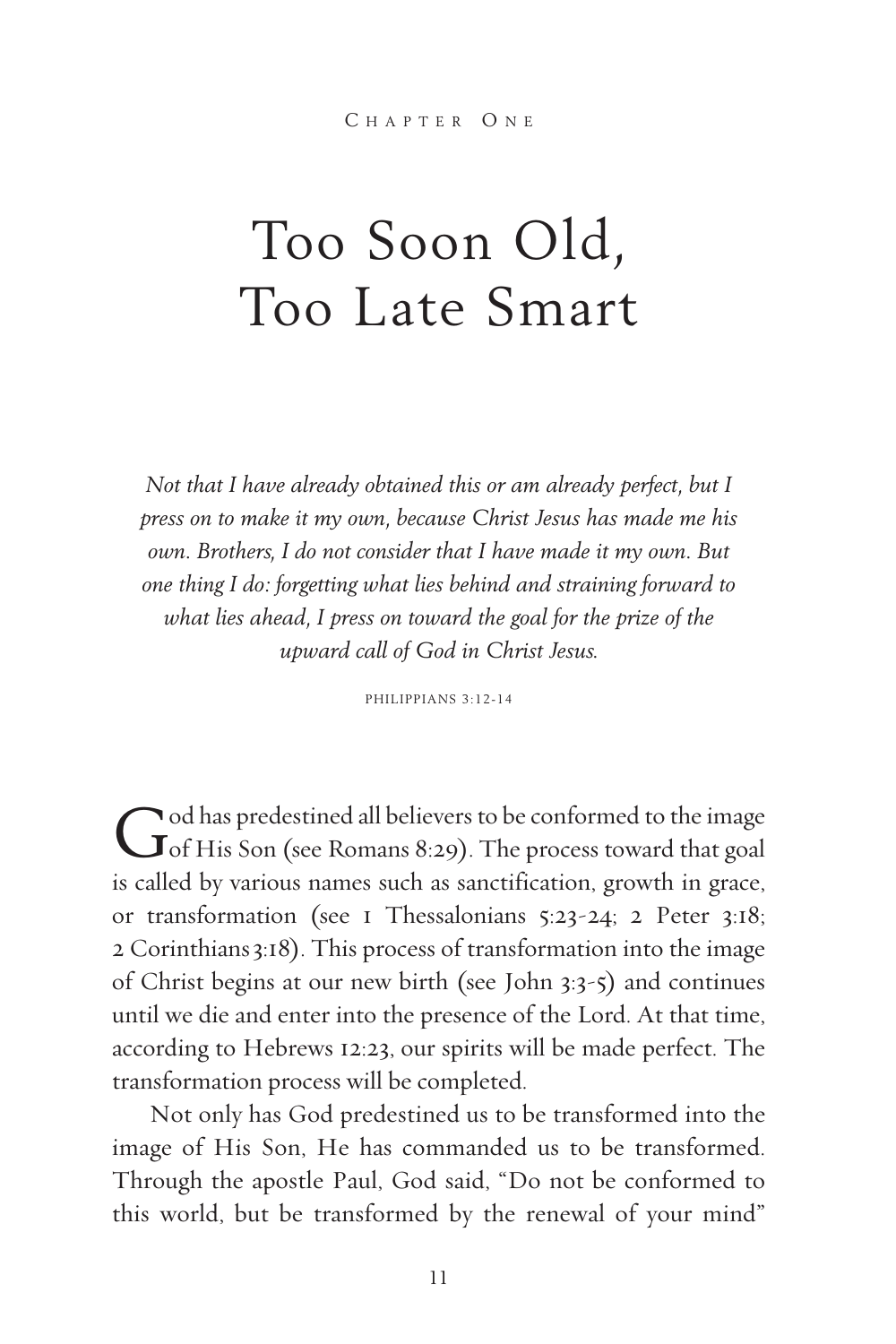(Romans 12:2). In a similar way, the apostle Peter wrote, "As obedient children, do not be conformed to the passions of your former ignorance, but as he who called you is holy, you also be holy in all your conduct, since it is written, 'You shall be holy, for I am holy'" (1 Peter 1:14-16).

To be transformed into the image of God's Son and to be holy as God is holy are essentially synonymous expressions. But what I want us to see through these similar expressions is that what God has predestined for us, He commands us to pursue. There is no conflict between God's sovereign will, which He will certainly accomplish, and His moral will for us, which we are to pursue.

This transformation into the image of Jesus is much more than a change of outward conduct; rather, it is a deep penetrating work of the Holy Spirit in the very core of our being, what the Bible calls the heart  $-$  the center of our intellect, affections, and will. It is what is sometimes called "a change from the inside out."

But though the transformation process is primarily the work of the Holy Spirit, it very much involves our earnest, active pursuit of that holiness without which no one will see the Lord (see Hebrews 12:14). So what is it that will engage our affections or desires to earnestly pursue transformation into the likeness of Jesus? What is it that will inspire us to *want* to do what we *ought* to do? This is a major question that we'll seek to answer in chapter 6. Its answer is one of the key lessons I have learned in my own journey toward spiritual transformation.

#### MY JOURNEY

My journey began at age eighteen when I asked Jesus to be my Savior. Having grown up in church, and even considering myself to be a Christian, I was essentially a good kid and never strayed beyond the moral boundaries of my church. I had no major sins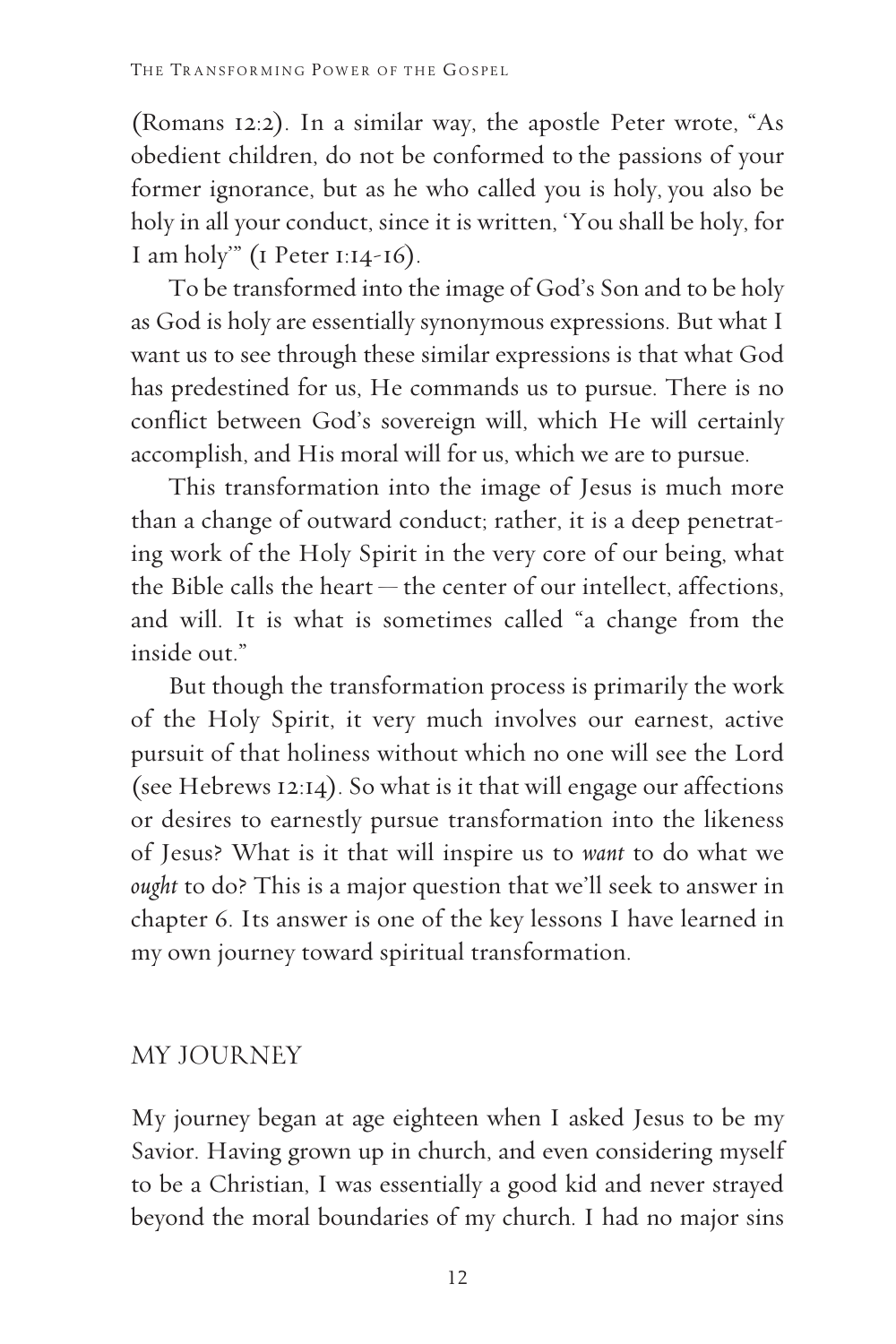that I needed to put away, so the transformation process in my life was at first slow and almost imperceptible. In fact, looking back after sixty years, I now realize I did not know I needed to be transformed. After all, I was living a decent moral life and was not committing the more obvious sins of many of my fellow students at college.

An event one night in January 1952 changed that dramatically. That night, due to a statement I heard at Bible study, I realized that the Bible was meant to be applied in a practical way to my daily life. As a result, on the way back to my ship (I was a young officer in the U.S. Navy at the time), I prayed a simple prayer: "God, starting tonight, would You use the Bible to guide my conduct?" That was the day my own spiritual transformation really got under way.

There is an old proverb that says, "Too soon old, too late smart." That proverb describes my transformation journey. I think I've made most of the theological mistakes in the realm of spiritual transformation, due to my own ignorance and the lack of solid Bible teaching in those early days. (I was at sea most of the time and, to my knowledge, the only Christian aboard my ship.)

The first mistake I made was assuming I could live the Christian life by my own moral willpower. "Just read what the Bible says and do it." I was used to obeying orders from my superior officers, and I approached the moral commands of the Bible the same way. I knew nothing of the internal fighting between the flesh and the Spirit. I did not realize the necessity of relying on the Holy Spirit to enable me to apply the Scriptures to my life. After several years of this self-effort approach, I grew discouraged over the prospects of seeing significant change in my life. While still not involved in any of the so-called "major" sins, I was seeing the subtle, often hidden sins of the heart. I seemed to be getting worse, not better. This set me up for the next mistake, the embracing of a passive approach to spiritual transformation.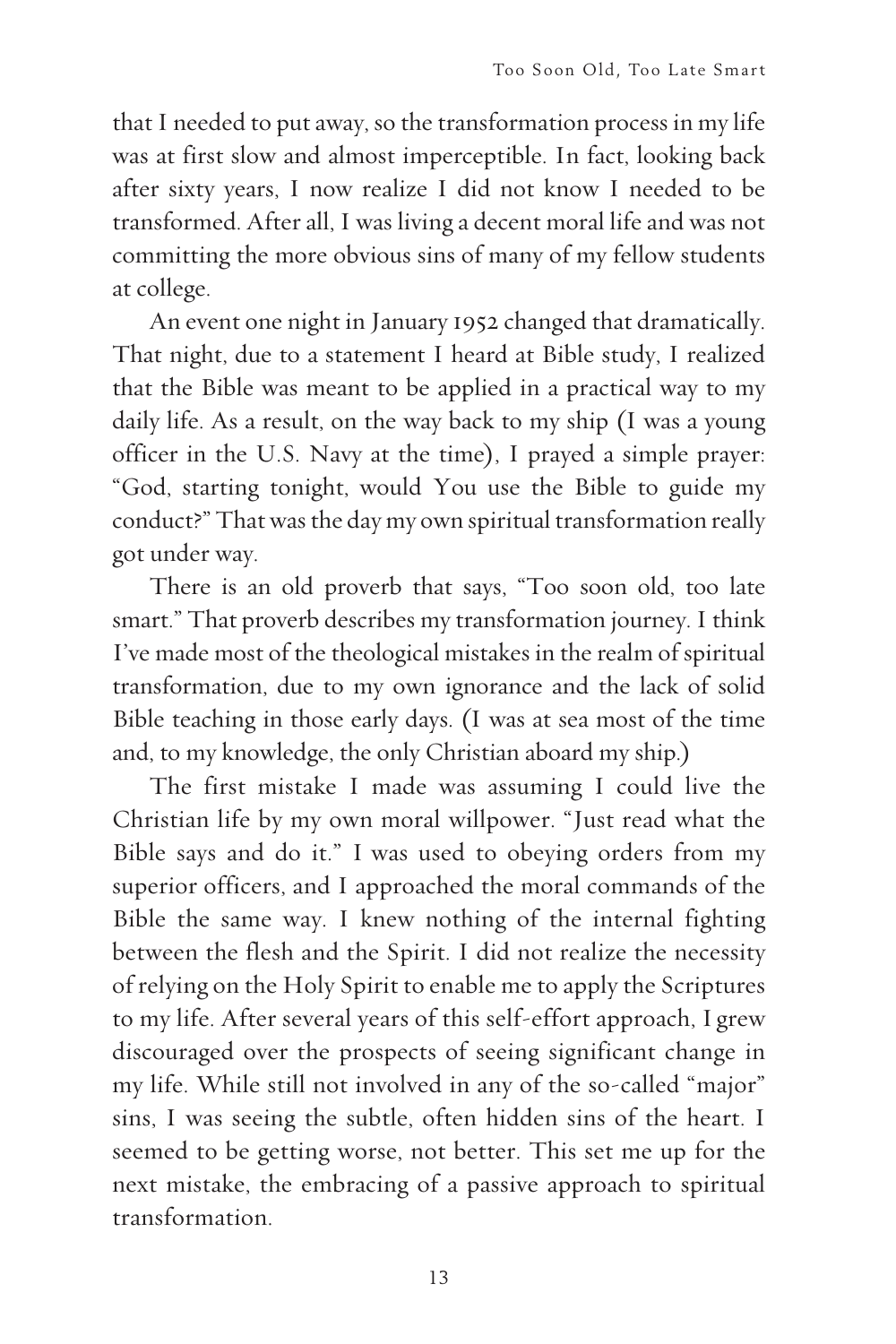Known by various descriptive phrases such as "higher life" and "deeper life" and by slogans such as "Let go and let God" and "Just trust Jesus to live His life through you," this totally passive approach taught that just as you can do nothing for your salvation but trust in Jesus, so you can do nothing for your transformation but trust in Jesus. Obviously after the discouragement of the "Do it yourself" approach, this seemed to be good news, almost a second chapter to the gospel of salvation. Instead it turned out to be even more discouraging because over time it was quite obvious to me that Jesus was not living His life through me. Instead I found myself battling the same old sins of the heart that I had struggled with before.

God in His mercy rescued me from this passive approach and enabled me to see what I now believe to be the biblical approach, and of course that is what this book is all about. But in the course of those years of struggle, I learned three valuable lessons:

- 1. The internal warfare between the flesh and the Spirit that Paul described in Galatians 5:17 is the normal Christian life. Regardless of how much we grow spiritually, we will all our lives experience the conflict between the desires of the flesh and the desires of the Spirit.
- 2. The more we grow in Christlikeness, the more sin we will see in our lives. It isn't that we are sinning more; rather we are growing more aware of and more sensitive to sin that has been there all along. The Holy Spirit does not reveal all our sins of the heart to us at once. Instead He brings us along gradually as He works to transform us into the image of Christ.
- 3. Spiritual transformation requires of us what I call dependent responsibility. All the moral commands and exhortations of Scripture assume our responsibility. We cannot "just let Jesus live His life through me." No, we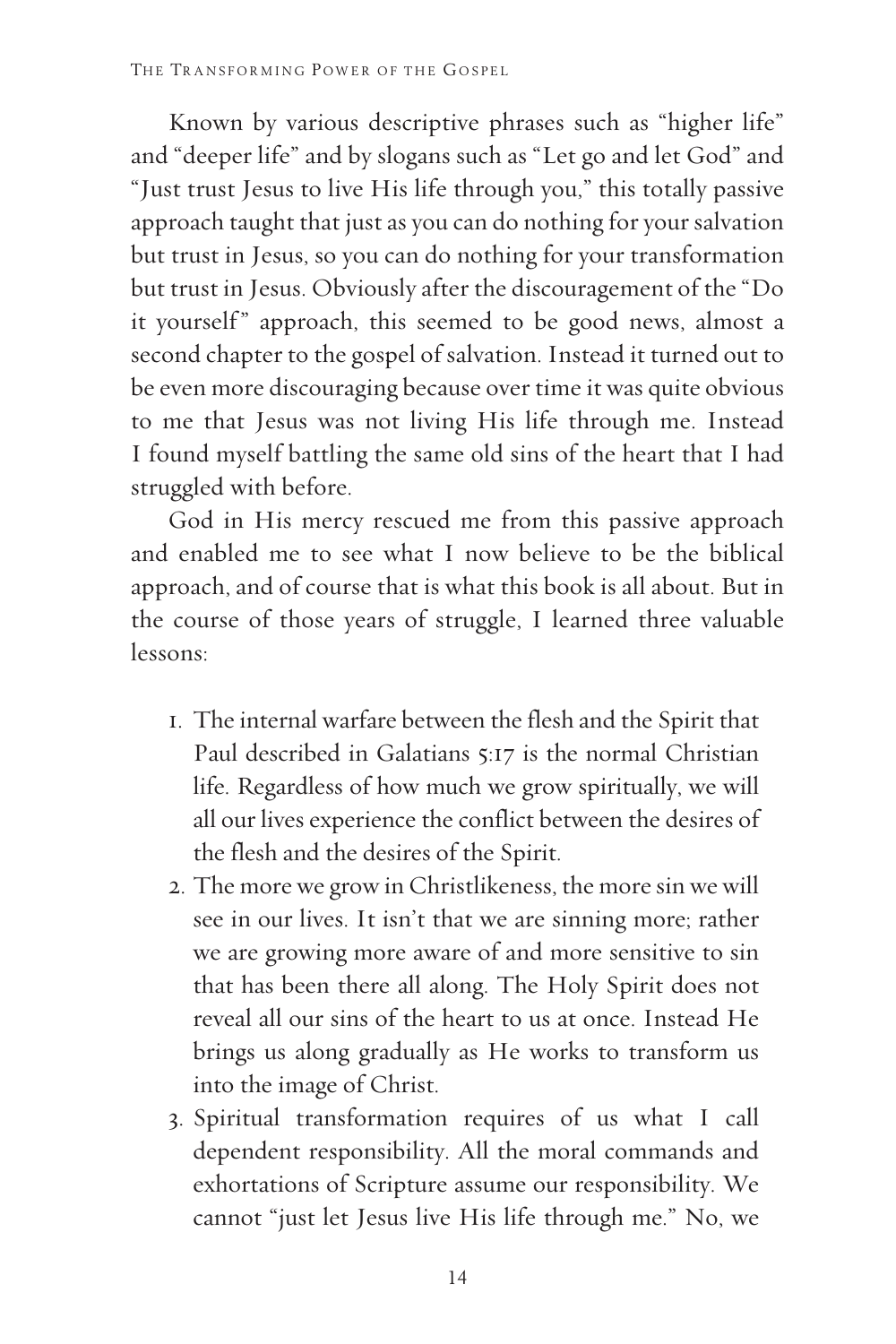are responsible. At the same time, we are dependent on the Holy Spirit to both do His own work and enable us through His power to do the work we must do.

In 1978, my first book, *The Pursuit of Holiness*, was published. The three valuable lessons I just described were incorporated into that book, and God has graciously blessed its ministry far beyond anything I could have imagined. But I still had more to learn.

If it is true that the more we grow, the more sin we see in our lives, what will keep us from becoming discouraged? The answer is the realization that both our eternal salvation and our dayto-day standing with God are based not on our own performance but upon the sinless life and sin-bearing death of Jesus. (This will be developed more fully in chapter 5 of this book.)

As I began to pursue this truth, I saw to a greater extent how the gospel (that is, the message of what Christ has done for us and continues to do) provides both the foundation and motivation for our role in spiritual transformation, what I call our "pursuit of holiness." As I studied the Scriptures regarding the role of the gospel in our transformation, God also graciously brought to my attention, through various means, the writings of some of the great teachers of earlier centuries, dating back to the days of the Reformation. I saw how consistently these men taught that the gospel is the foundation for our transformation. This, then, has become a major theme in my ministry.

Before I understood the gospel's important role in our transformation, I thought it was only for unbelievers. Once we became believers, we didn't need it anymore except to share with those who still were unbelievers. I thought all we needed as Christians were the challenges and "how to" of discipleship. After all, Jesus said to go and make disciples of all nations (see Matthew 28:19).

We do need challenge and instruction in discipleship, but we also need the gospel every day in our lives because we still sin every day of our lives. And, as I have already said, the more we grow, the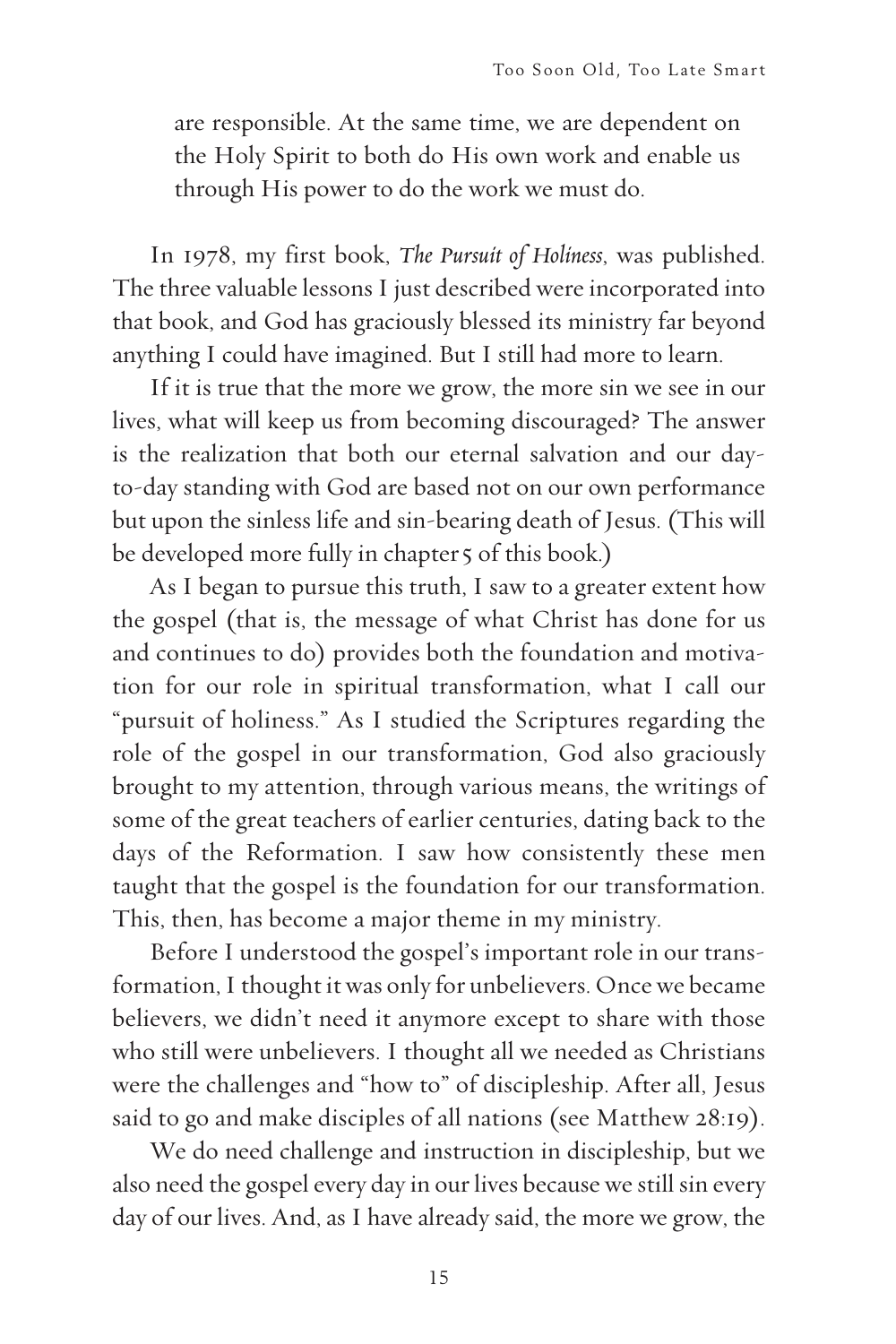more we see our sin. But because we are performance oriented by nature and our culture enforces that orientation, we want to somehow relate to God every day on the basis of our perceived performance. If we've been good, as we would define goodness, we feel reasonably secure in our relationship with God. If, on the other hand, we've had a "bad day" spiritually, we tend to feel insecure. In fact, that insecurity may cause us to live in denial of how bad our bad days really are.

But we cannot grow spiritually if we do not see our need to grow. And if our insecurity about our day-to-day relationship with God causes us to live in denial about our sin, we will not grow. This is one reason we still need the gospel every day. It helps us move from a performance relationship with God to one based on the sinless life and sin-bearing death of Jesus Christ. It daily reminds us that from God's point of view, our relationship with Him is not based on how good or bad we've been but upon the perfect goodness and death of our Lord Jesus Christ. Thus, the gospel frees us up to honestly face our sin, knowing that because of Christ's death, God no longer counts that sin against us (see Romans 4:7-8).

The aim of this book is to serve God's goal that we become more conformed to the image of His Son. The structure of the book basically is two parts. In the second part, we will look at the work of the Holy Spirit in our transformation and how we are to relate to Him in our "dependent responsibility." In the first part, we will look more closely at the role of the gospel. However, because the gospel is only for sinners, yes even for us who are still practicing sinners, we will consider the seriousness of even our more subtle or "refined" sins. But the seriousness of our sin can be seen only in the light of the infinite holiness of God. So we will begin our studies in spiritual transformation with a look at God's holiness and the implications of that holiness for us.